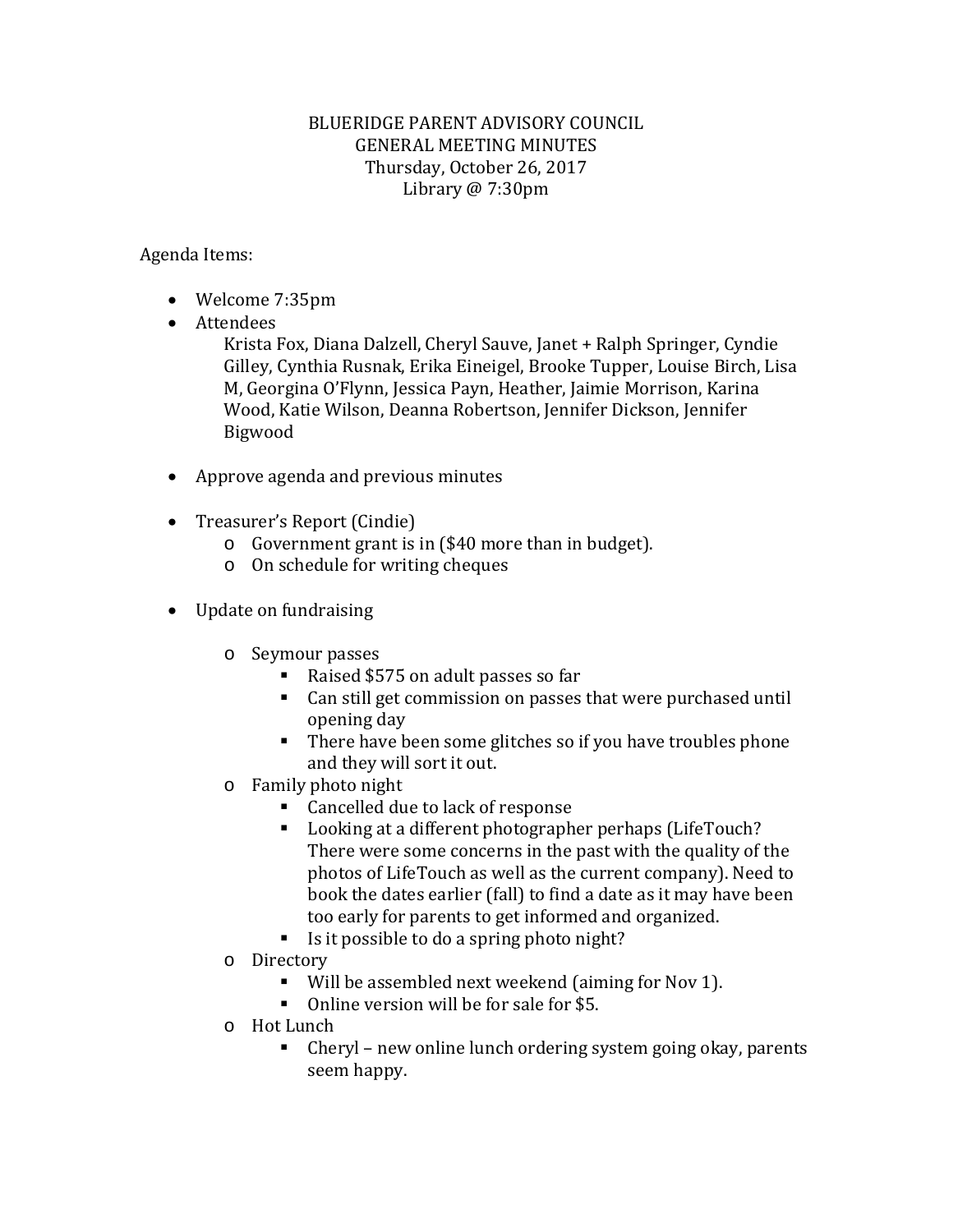- Karina volunteers all set up, one spot remains open in mid-Nov. Need some trays. Reports are quite small to read for volunteers, HotLunch people are going to work on increasing the size of the reports.
- o Cookies and Pies
	- Order forms went out. Will get it on the website to share with friends.
	- Delivery date Nov 28, cutoff Nov 10.
	- This is a Kindergarten allocated project
- o Movie Night
	- Grade 1 event going to be in January (too rushed to squeeze in before Christmas)
- o Blueridge Gear
	- Sale will start soon, and will keep it open three weeks in November instead of two. Will hopefully be able to make it possible to pay online.
- o Gift Certificates (skoah, Deep Cove Brewery)
	- Skoah has agreed to provide an \$85 gift certificate for a facial and \$15 would go to the BPAC.
	- Deep Cove Brewery gift certificates are in the works (Lisa)
- o Laser Tag
	- Lisa spoke to them, will donate \$30 to the BPAC for every birthday party booked.
- o General fundraising note: Jen D we'd like to market our fundraisers more. Will add some to the Facebook site, Karina will update the fundraising info on the website. Are there other ways we can publicize the great deals and rebates we have for fundraising?
- o Louise will check with P&T Cobs (we are on the Parkgate deal)
- o Lisa check on the Esplanade Boston Pizza
- o Could we put something on the bulletin board Sanaz?
- o Class reps could share info
- o Purdy's chocolate? Lisa will put together some of the detail and share.
- o Other ideas (for future years? Or anyone interested?):
	- Pictures with Santa
	- Santa breakfast
- Current business
	- o Class Reps
		- Now full, we have enough reps for all classes, thank you to all the volunteers!
		- $\blacksquare$  Little different with so many splits so class reps have to pay attention to who they need to work with on the different communications (same grade reps in the other classes, or class rep in the same class)
		- No visibility on number of kids in class vs. number of email addresses (so difficult to know if working with a complete list).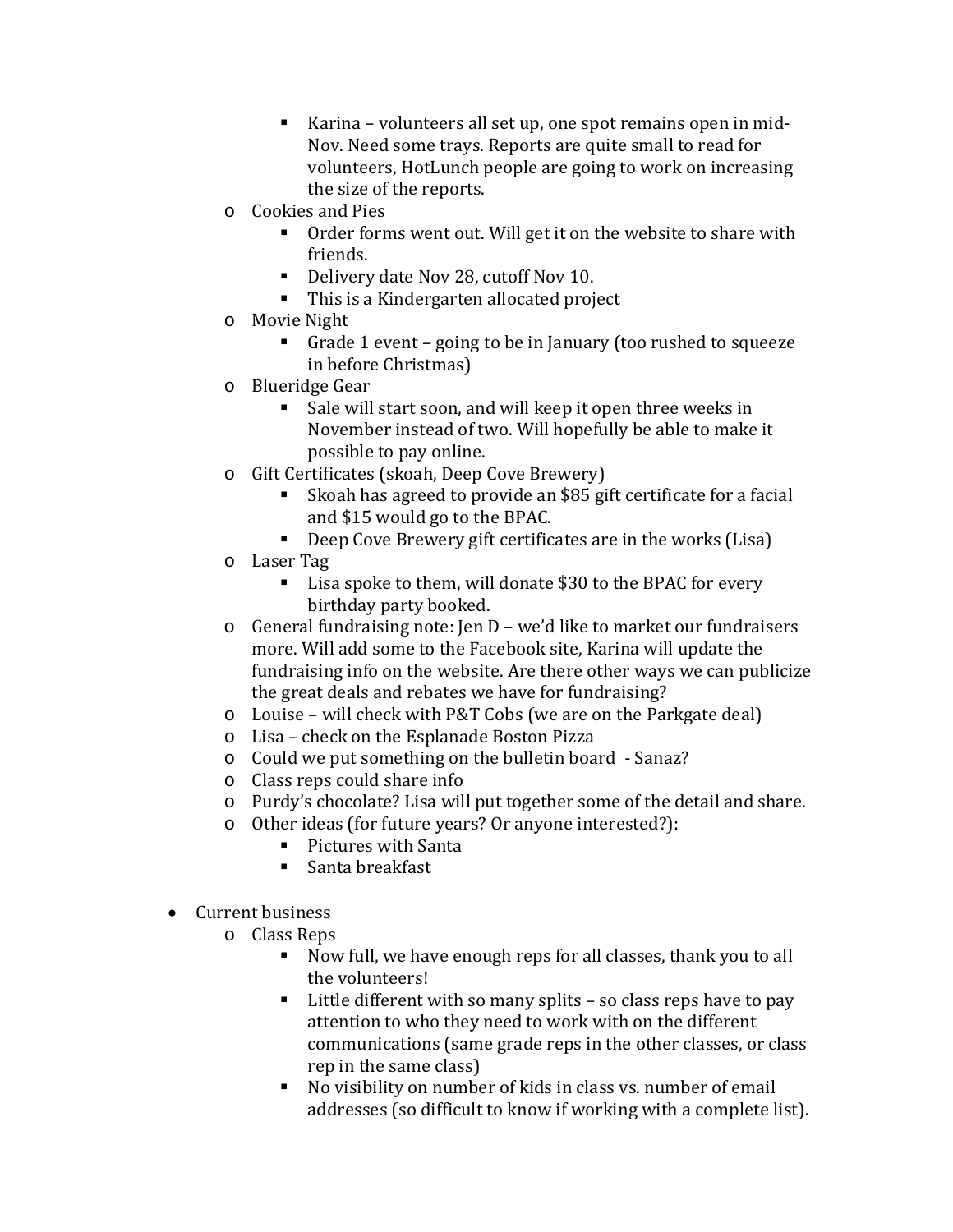Reps can check on the website under staff info (breaks down the number of kids in each split).

- Good idea to reach out to the teacher to remind the parents to sign up to receive BPAC communications.
- Might be worth spelling out why people might want to be in the directory and on the email list (benefits of each)
- o EcoKids (Karina)
	- New volunteers, kids are excited, planted rye grass as a cover crop.
- o FOS (family of schools) report
	- FOS rep needs to be someone from the PAC exec (so Georgina and Jennifer B can't be the reps).
	- Pleasant event of coffee (Windsor, Seymour Heights, Dorothy Lynas, Lynnmour) just an exchange of info. Let us know if anyone would like the role and join the PAC exec we will vote you on as a member-at-large.
	- REPORT –<br>Dor
		- Dorothy Lynas changed PAC meetings to every other month due to poor attendance. Using a click campaign for donations (similar to what we did with the barometer) optional. Raising money for a new PA system. Welcome back party is Halloween theme. Movie under the stars in January. Lots of new PAC positions, lots of new people.
		- Seymour Heights
			- o Welcome back bbq
			- o Cookies and pies in spring
			- o 7 classes to pumpkin patch
			- o Bottle drive and market on same day
			- o Santa breakfast
			- o New music teacher, Christmas concert at school (raising money for curtains at gym and for iPads to replace broken ones on iPad cart)
		- Lynnmour
			- o PACsnack raised \$100
			- o Christmas market
			- o Principal leaving in January
			- o Santa breakfast Dec 2 and bottle drive.
			- o Babysitting training paid for by PAC
			- o Raising money for iPads and performances
		- Windsor
			- o Rise in PAC donations mainly from grade 8 parents
			- o Sending out a donation questionnaire to find out if parents donating and if not why.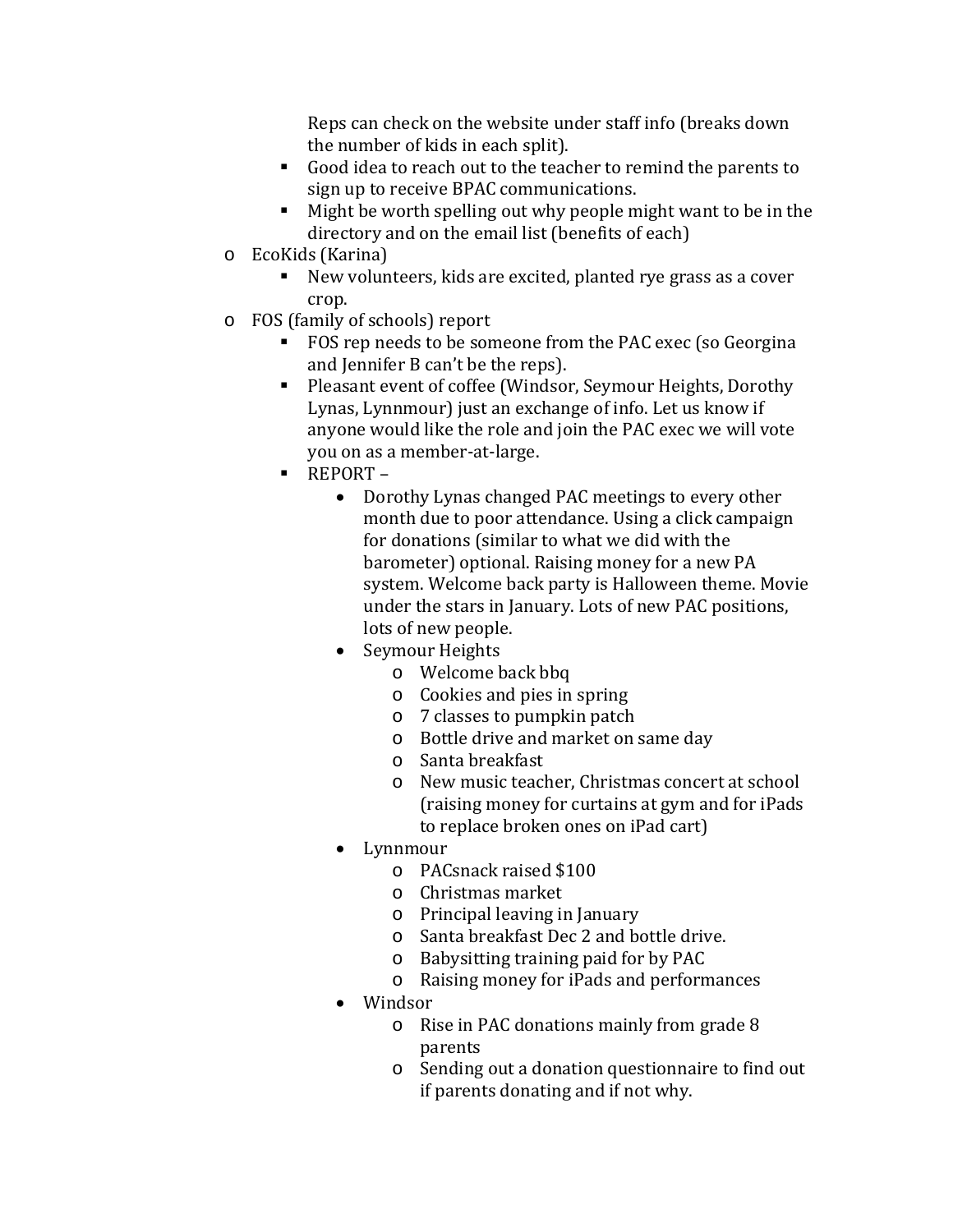- o Gala \$50 ticket, silent auction
- o Spirit week in full swing
- o Grad june  $3 + 23$  at Oppenheim theatre
- o Rotary club has teens who go and get baked goods and distribute them downtown.
- o 'We' club is big
- Brought up question of emergency preparedness the Windsor PAC FOS rep has taken some of the info and is planning to host something from the NS emergency management so all FOS parents can go and listen to a presentation at Windsor.
- o DPAC and NVPAC report
	- NVPAC meeting Jennifer B and Jennifer D attended. Emergency preparedness event will be held in January. We haven't been involved at all in the past, interesting to be involved. Other PACs have a lot of information to share. Superintendents were there too, good to tap into it.
- o Deanna Robertson
	- Hoedown was very interesting. Grade 7s showed amazing leadership, really floored by the whole thing (some kids danced with almost every class and knew every dance!).
	- Outdoor school grade 6 went well enjoyed regardless of the weather
	- Camp summit grade  $7$  new camp for us, seems like kids really enjoyed it.
	- Grade 4s will go in February  $(DATES?)$
	- **Cross country and basketball going on**
	- Website you may have noticed that the Blueridge website hasn't been updated regularly. This is because no one on staff has been trained to do it. We are waiting for training, but haven't been booked in yet, so in the meantime if you see any errors, email Deanna and she is having the district update it for us.
	- Halloween letter went out from district about safety, please follow what they are asking to make sure it is a safe and fun Halloween for everyone
	- Curriculum implementation Nov  $6$  inquiry based learning a lot more coming from the students about what they are interested in, following their passions, encouraging them to ask questions further, staff has been enthusiastic about it
	- Core competencies communications, thinking (creative and critical),  $\rightarrow$  because the world is not the way it use to be – used to be the teacher held the content, and tested kids on learning it. Now the content is not the learning, it is how to apply critical thinking to the content available everywhere (for example).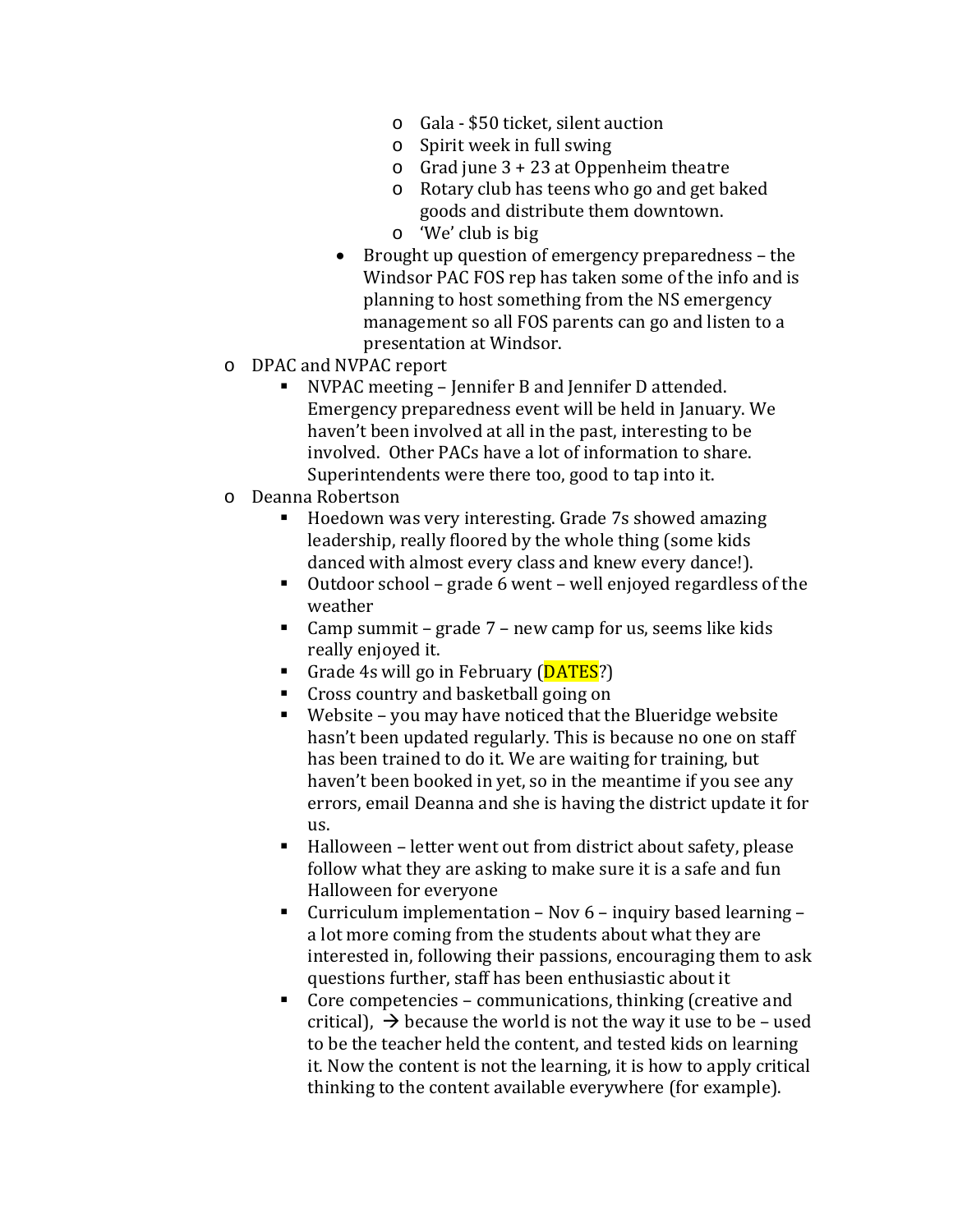- In the future we will have staff members come to the PAC meeting and share what they are doing around the core competencies and inquiry-based learning. At end of last year we may have received self-assessment from kids, but this year we are trying to do it all through the year. Helping kids understand what the core competencies look like when well executed, so they rate themselves on them.
- Will continue to send little clips and tidbits about the curriculum to help parents understand what is going on.
- $\blacksquare$  Jennifer D grade 3s are not doing Big House, is it possible to put it forward for next year that there be consideration given to the grade 3 families to do Big House.
- o Emergency preparedness report
	- Deanna Robertson spoke to NV school district today the district is discouraging schools from storing food in the big emergency supply container on the school grounds because of rats primarily. **Biggest takeaway is to make sure that every parent ensure emergency contact lists are updated with 4 to 5 different contacts so that you can be reasonably sure your children will get somewhere safe within a short amount of time**
	- There was lengthy discussion on the topic, with many different viewpoints from parents, administrators and the district and North Shore Emergency Management all considered.
	- While it appears that most parents aren't aware that there is no food in the outside container bin, with the district guidance being that no food be stored there, the following steps were agreed upon:
		- Parents will be notified that no food exists in the outside storage container, and that Edupac comfort kits are available for purchase (each will have 72 hours of food)
		- It is agreed that priority should be given to rebuild the collapsed shelving in the bin and restock the water supply ASAP.
		- Additional information regarding emergency preparedness information sessions will be made available to parents once details are confirmed.
		- Deanna will investigate next steps regarding comfort kits and ensure parents are informed
	- $\blacksquare$  Jaimie class bins for teachers in emergency were updated last year, this year will add bins for music room, gym, library.
- Other Business
	- o Band all kids were told to leave school at 2 and come back at 2:30 for band, but by the time the kids leave the school grounds to walk